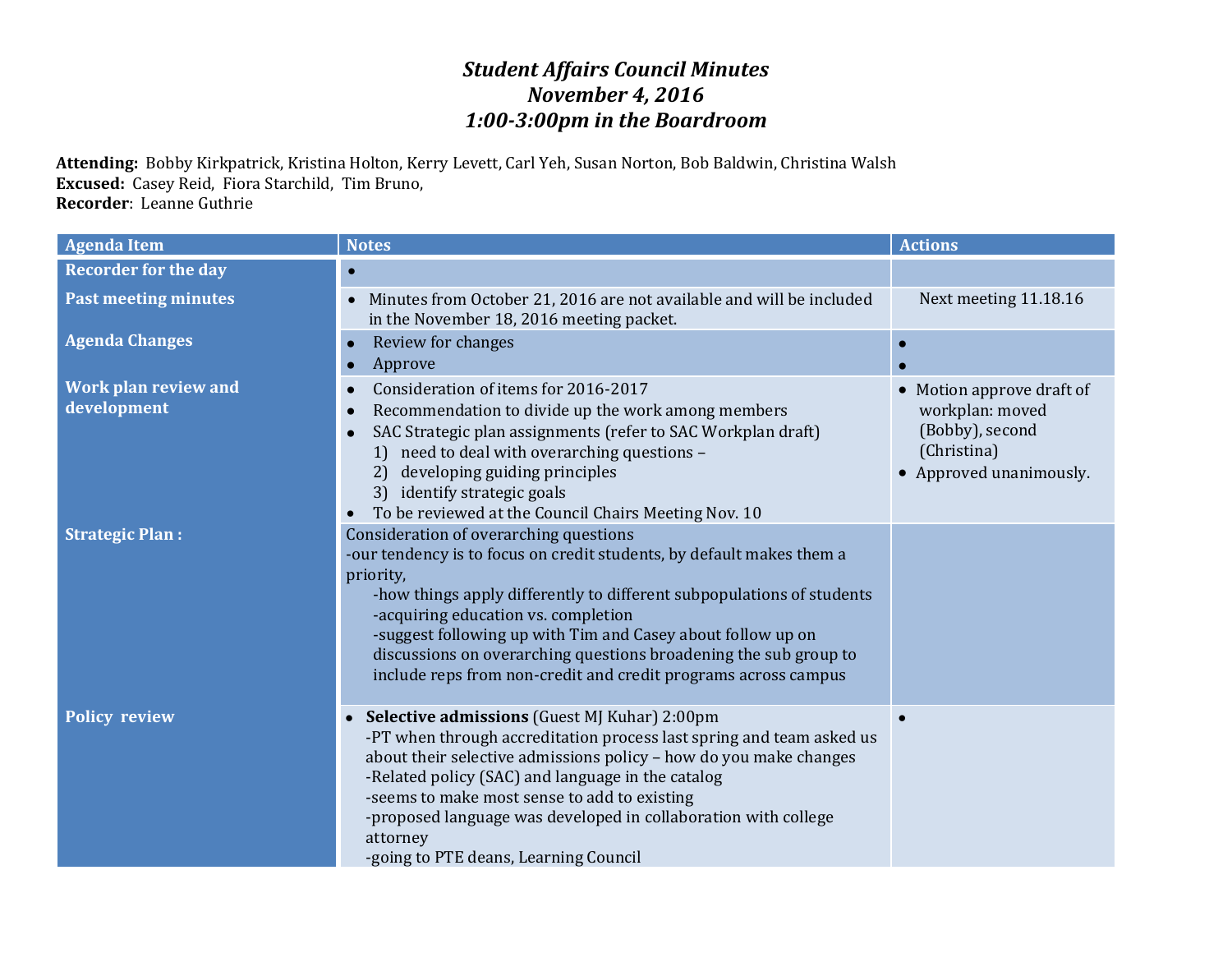|                            | -opportunity to have input and process for vetting and then back to<br>SAC for final approval<br>-Some language seems procedural -and needs to be included - could it<br>be a related procedure (second paragraph)<br>-concern between language in the catalogue (page 11) and COPPs<br>should be consistent<br>-discussed difference between selective admissions (application and<br>weighted) and limited enrollment (complete list - first come first<br>serve) - how to construct language so that it makes sense to the<br>student<br>-Nursing admissions - students intending to get into the program and<br>are not numerically going to make the cut - are we are on the wrong<br>side of line by knowing they won't get in and we encourage them to<br>stay ---we do have guided conversations with students (pre-nursing<br>and in the application process) and we can't prohibit students from<br>staying on this track -<br>-paragraph 1 appears to be policy, paragraph 2 is more procedural<br>-language missing that some programs are competitive<br>• Student Government - consideration if the proposed changes should<br>be reconsidered<br>-Bobby Kirkpatrick presented proposed changes.<br>-Does this preclude non-activity fee/ASLCC members participation (i.e.<br>hold office, vote).<br>-stated on website that ASLCC membership is predicated on fee<br>-holding office may have additional requirements (i.e. GPA) - and is<br>codified in ASLCC grounding documents<br>-Could non-credit students have a similar version?<br>- legal relationship, does interacts with college, and exists because<br>the college, a non-credit government would have to have permission<br>from the college?<br>-Does ASLCC have the authority to change itself? Have some such as<br>number of employees and how many, number of senators. Do they<br>have the authority to expand their membership?<br>$\sim$ examples of past interest in of student government to sell bus<br>passes and snack shack - college has authority, and compromise is a<br>workable solution<br>• Has any other institution make it work with credit and non-credit?<br>-Christina will check with some other colleges? |           |
|----------------------------|----------------------------------------------------------------------------------------------------------------------------------------------------------------------------------------------------------------------------------------------------------------------------------------------------------------------------------------------------------------------------------------------------------------------------------------------------------------------------------------------------------------------------------------------------------------------------------------------------------------------------------------------------------------------------------------------------------------------------------------------------------------------------------------------------------------------------------------------------------------------------------------------------------------------------------------------------------------------------------------------------------------------------------------------------------------------------------------------------------------------------------------------------------------------------------------------------------------------------------------------------------------------------------------------------------------------------------------------------------------------------------------------------------------------------------------------------------------------------------------------------------------------------------------------------------------------------------------------------------------------------------------------------------------------------------------------------------------------------------------------------------------------------------------------------------------------------------------------------------------------------------------------------------------------------------------------------------------------------------------------------------------------------------------------------------------------------------------------------------------------------------------------------------------------------------------------------------------------|-----------|
| <b>Information Sharing</b> | All Council meeting postponed, there is an All-Council Chairs meeting<br>$\bullet$<br>November 10 (Kristina Holton will be attending)                                                                                                                                                                                                                                                                                                                                                                                                                                                                                                                                                                                                                                                                                                                                                                                                                                                                                                                                                                                                                                                                                                                                                                                                                                                                                                                                                                                                                                                                                                                                                                                                                                                                                                                                                                                                                                                                                                                                                                                                                                                                                | $\bullet$ |